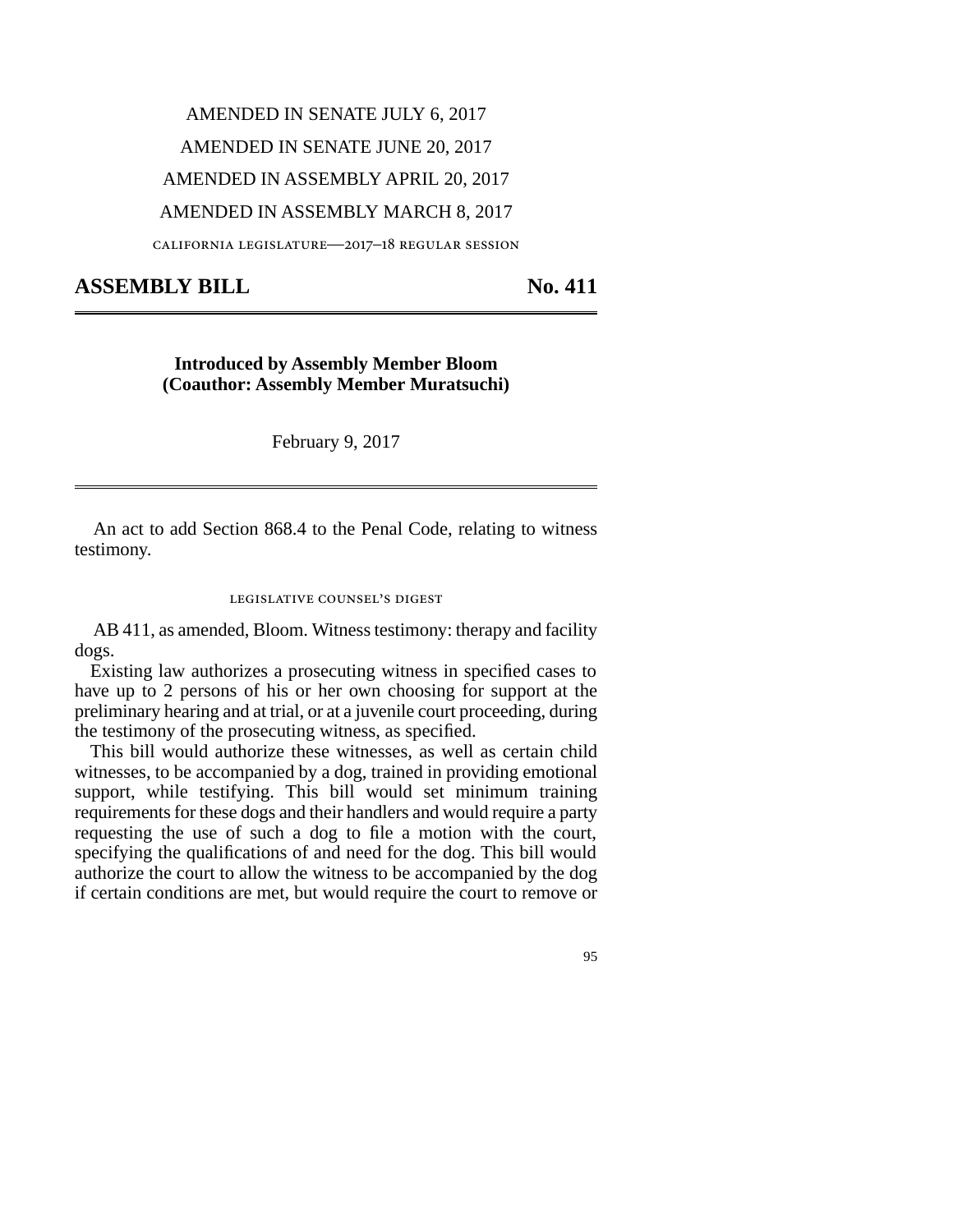exclude the dog if the court finds the use of the dog would cause undue prejudice to the defendant or would be unduly disruptive to the court proceeding. The bill would require the court to take appropriate measures to minimize the distraction created by the presence of the dog in the courtroom, including requiring the dog to be accompanied by a handler at all times. *The bill would require the court, if the therapy or facility dog is used during a criminal jury trial, to issue, upon request, an appropriate jury instruction designed to prevent prejudice for or against any party.*

Vote: majority. Appropriation: no. Fiscal committee: no. State-mandated local program: no.

### *The people of the State of California do enact as follows:*

1 SECTION 1. Section 868.4 is added to the Penal Code, to read: 2 868.4. (a) If requested by either party in a criminal or juvenile 3 hearing, and if a therapy or facility dog is available to the party 4 within the jurisdiction of the judicial district in which the case is 5 being adjudicated, the following individuals shall be afforded the line 6 opportunity to have a therapy or facility dog accompany him or 7 her while testifying in court, subject to the approval of the court: 8 (1) A child witness in a court proceeding involving any serious 9 felony *felony*, as defined in subdivision (c) of Section 1192.7 10 *1192.7*, or any violent felony *felony*, as defined in subdivision (c) 11 of Section 667.5.

 $12$  (2) A victim who is entitled to support persons pursuant to 13 Section 868.5, in addition to any support persons selected pursuant 14 to that section.

15 (b) Before a therapy or facility dog may be used pursuant to 16 subdivision (a), the party seeking to utilize the therapy or facility 17 dog shall file a motion with the court, which shall include the 18 following:<br>19 (1) The

(1) The training or credentials of the therapy or facility dog.

20  $(2)$  The training of the therapy or facility dog handler.

21 (3) Facts justifying that the presence of the therapy or facility 22 dog may reduce anxiety or otherwise be helpful to the witness 23 while testifying.

24 (c) If a party, pursuant to subdivision  $(b)$ , makes a showing that

25 the therapy or facility dog and handler are suitably qualified and

26 will reasonably assist the testifying witness, the court may grant

95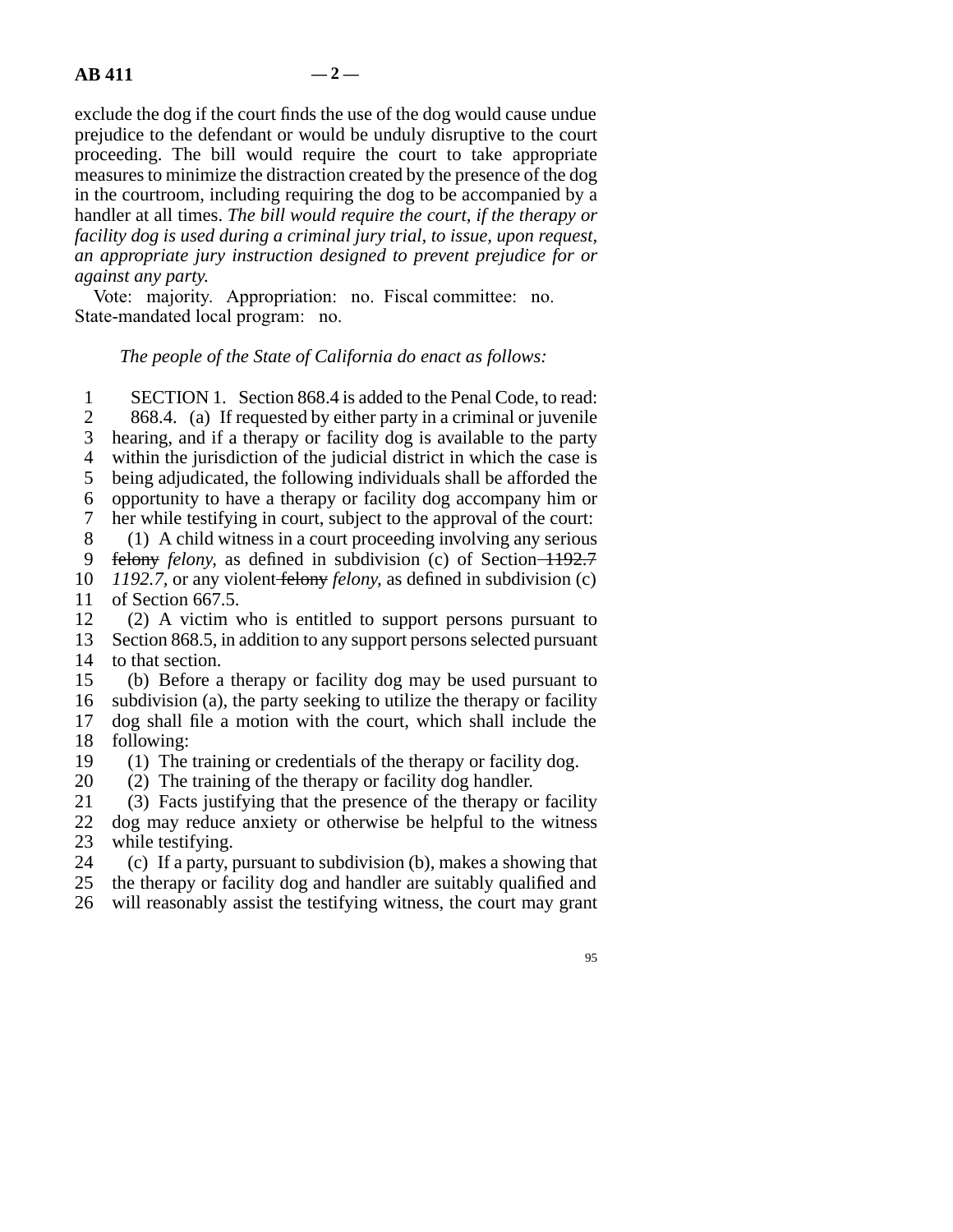1 the motion, unless the court finds the use of a therapy or facility 2 dog would cause undue prejudice to the defendant or would be 3 unduly disruptive to the court proceeding.

 line 4 (d) The court shall take appropriate measures to make the 5 presence of the therapy or facility dog as unobtrusive and line 6 nondisruptive as possible, including requiring a *the* dog to be 7 accompanied by a handler in the courtroom at all times.

 line 8 *(e) If a therapy or facility dog is used during a criminal jury* line 9 *trial, the court shall, upon request, issue an appropriate jury* 10 *instruction designed to prevent prejudice for or against any party.* 

 $\begin{matrix} 11 & & & \\ 12 & & & \\ 12 & & & \end{matrix}$  $\ell$  This section does not prevent the court from removing or 13 excluding a therapy or facility dog from the courtroom to maintain 14 order or to ensure the fair presentation of evidence, as stated on 15 the record.

 $16$  (f)

 $\left( \frac{g}{g} \right)$  (1) It is the intent of the Legislature in adding this section 18 to codify the holding in *People v. Chenault* (2014) 227 Cal.App.4th 19 1503 with respect to allowing an individual witness to have a 20 support dog accompany him or her when testifying in proceedings 21 as provided in subdivision (a).

22 (2) Nothing in this section abrogates the holding in *People v.*<br>23 *Chenault* regarding the need to present appropriate jury *Chenault* regarding the need to present appropriate jury 24 instructions.<br>25 (3) Nothin

 $\lambda$  (3) Nothing in this section limits the use of a service dog, as 26 defined in Section 54.1 of the Civil Code, by a person with a 27 disability.

28  $(g)$ 

29  $(h)$  As used in this section, the following definitions shall apply:

30 (1) "Child witness" means any witness who is under the age of 31 18 at the time he or she testifies.

32 (2) "Facility dog" means a dog that has successfully completed 33 a training program in providing emotional comfort in a high-stress 34 environment for the purpose of enhancing the ability of a witness 35 to speak in a judicial proceeding and reducing his or her stress 36 level, provided by an assistance dog organization accredited by 37 Assistance Dogs International or a similar nonprofit organization 38 that sets standards of training for dogs, and that has passed a public 39 access test for service animals.

95